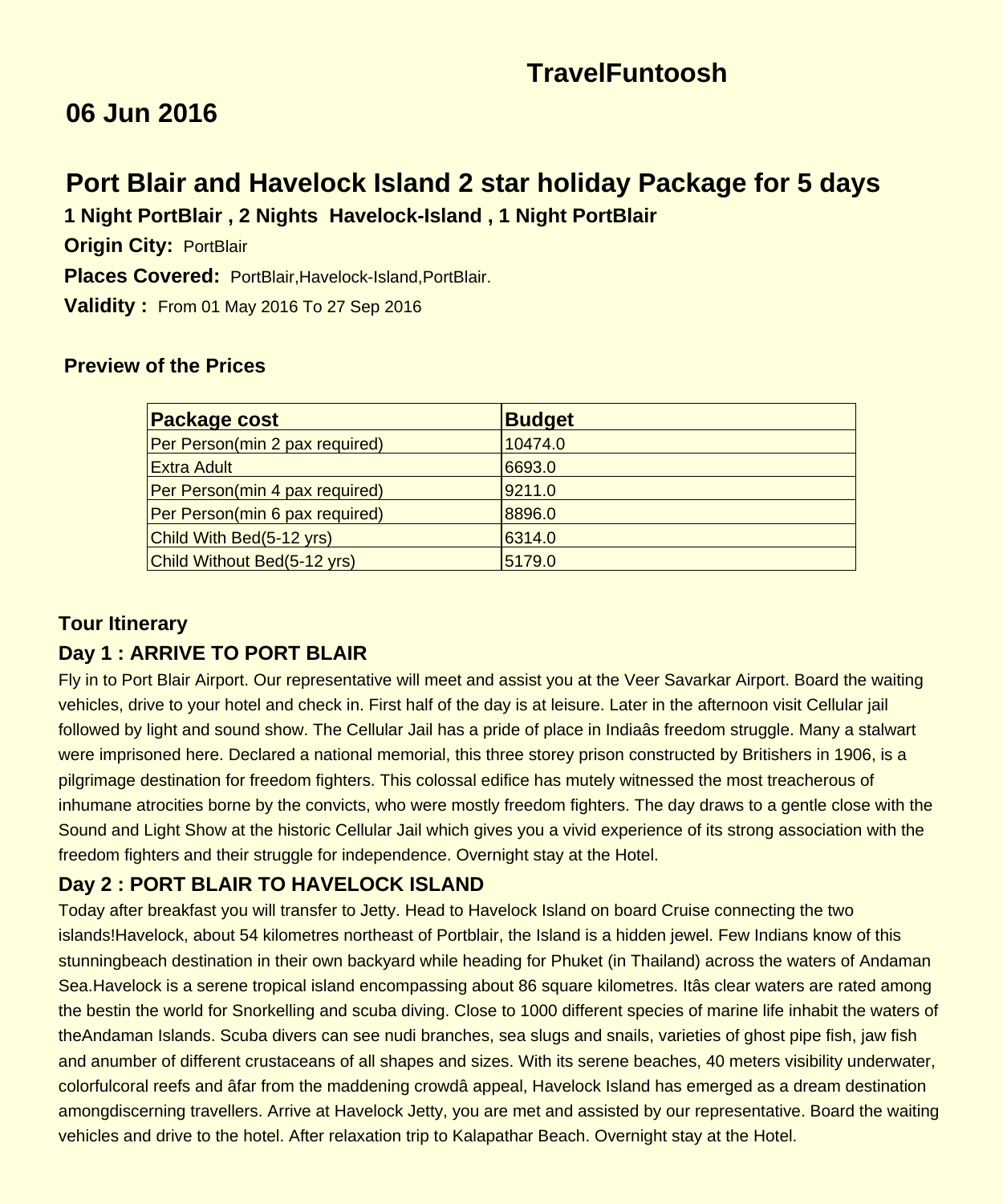#### **Day 3 : HAVELOCK ISLANDS**

Today after breakfast, trip to Radhanagar Beach (or Beach No. 7) is the jewel in the crown of Havelock Island. Located onthe western side of the island, it stands away from the cluster. The glorious white sand beach shot to global fame whenTime magazine (in 2004) rated it as the finest in Asia. With lush tropical forest rising on a hill to one side, the draw of thiswhite sand beach has steadily grown in the legion of avid beach buffs. The popularity of this beach has triggered cruisesfrom across the Andaman Sea. Travellers cruise over a few days from Thailand to experience the magic of this beach inparticular. A wide beach that runs over a few kilometres, Radhanagar is simply stunning. It lends itself to a variety ofactivities.(Please Note at Radhanagar Beach you have place for Wash and change on a Nominal charges of Rs 10 to 20 per head).Overnight stay at Hotel.

## **Day 4 : HAVELOCK TO PORT BLAIR**

After Breakfast trip to we proceed for a visit to Elephant beach. Elephant Beach is a small pristine beach, rather remotelylocated; it can be reached by boat. The beach is also an extremely good place for Snorkelling with an easily accessiblehouse reef, which boasts of beautiful corals and other marine life. The beach has also emerged as Havelockâs favouritespot for scuba diving. It is tailor made to be a beginnerâs dive site. One can just walk straight from the beach and on to thespot where divers practice. Evening return to Port Blair. Over Night Stay at the Hotel.

## **Day 5 : DEPART PORT BLAIR**

Dropping to Airport with memories of an ultimate holiday at Andaman Islands.

#### **Package Includes**

- $A$ c Accommodation.
- ✈Daily Breakfast at Port Blair & Havelock.
- ✈All transfers in a AC Vehicle at Port Blair.
- **<sup>★</sup>All transfers at Havelock Island by Non Ac Vehicle.**
- **<del><sup>€</sup></del>01 Tour Coordinator to Meet the Guest and Explain Every Day Tour on Daily Basis.**
- **<sup>★</sup>Return Trip to Havelock from Port Blair by Govt Ferry.**
- **<del><b>**</del> \*Snorkelling trip to Elephant Beach at Havelock Island.(on Sharing Basis)
- **<sup>★</sup>All Entry/ferry tickets at sightseeing places.**
- $\leq$  All Excursions in a general ferry.
- ✈Meet and Greet on arrival / departure.
- ✈All taxes except GST.

## **Package does not Includes**

- $\triangleq$ Air fare
- $\leq$  Any meals other then those specified in Cost Includes.
- $\triangle$  Expenses of personal nature such as tips, telephone calls, laundry, liquor etc
- $\mathcal{F}$ Any other item not specified in cost includes.
- <del></del> **≉4.5 % Government service tax.**
- **<del></del> Guide & Any Sports Activities Charges**

## **Hotels Used / Similar**